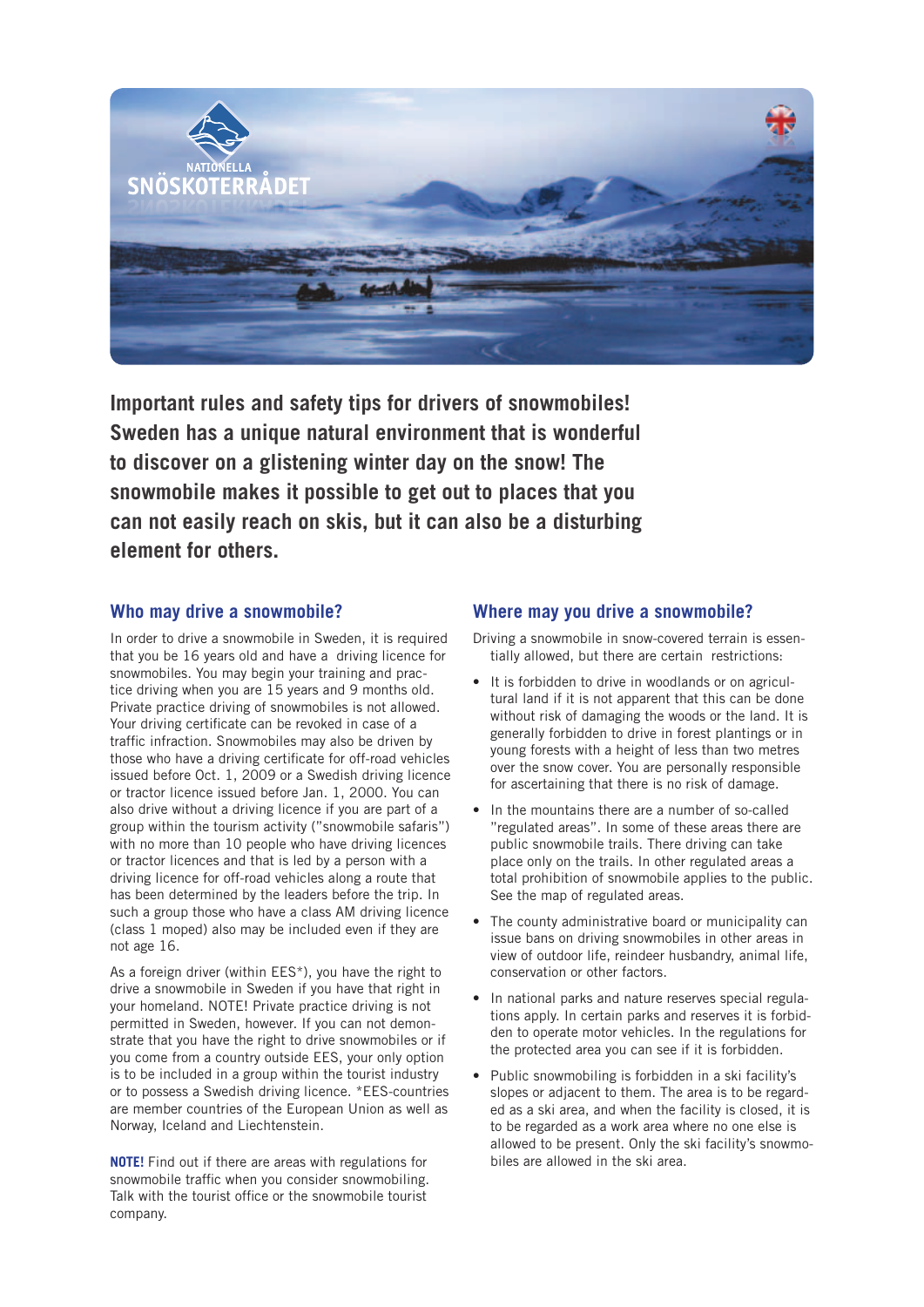## **Driving on public and private roads**

It is not permissible to drive on a public road unless you are crossing the road or driving the shortest possible distance because the terrain is impassable. When you must drive your snowmobile on the road, the highest speed permitted is 20 km/hr.

When you pass a road, all passengers (in a sled or on the snowmobile) must walk across the road.

On private roads snowmobiling can be forbidden. The road's owner determines if motor vehicle traffic is allowed. Prohibition should be posted with signs or "in another clear manner" (such as a barrier across the road or a homemade sign).

# **How fast may you drive?**

The highest permitted speed for a snowmobile is 70 km/hr. In certain places there are lower local speed limits.

# **Safety tips for a pleasant snowmobile trip:**

- Do not ride alone!
- Keep track of the weather!
- Leave a travel plan!
- Drive sober! The same limit applies as for cars (0.2 per thousand).
- Avoid places where there is danger of avalanches (for example, under steep slopes, overhanging drifts and lee sides)! Avoid places that pose a risk of weak ice on lakes and waterways (for example, headlands, inlets and outlets)! Be aware that you always drive over ice at your own risk and that the snowmobile trail does not go over ice. There may be a pathway marked on the ice, but that is no guarantee the ice will hold.
- Keep track of where you are with map and compass (and possibly GPS).
- Bring along a helmet and warm clothing think about wind chill!
- Bring along personal safety equipment for you and your snowmobile (extra variator belt, tools, reserve fuel, spade, avalanche probe, transmitter (transceiver), wind sack, etc.)
- Bring along a telephone or other communication equipment (but don't count on having coverage everywhere).
- If you are going out on lakes or the sea, always be sure to bring along ice prods and preferably a flotation suit – and never drive over ice with a passenger under a closed sled shell!



# **Reindeer and snowmobile traffic**

When you drive a snowmobile, you may come close to reindeer. They roam freely in herds or smaller groups. The reindeer are not wild but have owners. It is very easy to scatter a reindeer herd with a snowmobile, but it is a difficult and time-consuming task to round up the herd again. Respect the Sami's work and the reindeer's health! Here are some tips and facts about reindeer that are important for you, as a snowmobile driver, to know:

## **Do as follows when you approach a reindeer herd:**

- Slow down or stop. Usually the reindeer then move off the snowmobile track, especially if there are reindeer tracks on the side. Drive by quietly.
- If they do not move off the track, it can be because they feel stressed or they are not able to find any suitable place to go. Stop, turn off the motor and wait awhile.
- If the reindeer do not move off the track. Drive slowly behind them or turn around. If you come to an opening in the woods, a bog or something similar. Stop the snowmobiles. One of the snowmobiles drives slowly on a detour around the reindeer and takes a position on the trail a bit further ahead, which usually causes the reindeer to move off the track. Wait until all of the reindeer have left the track; they follow one another.
- If there are black plastic bags set up by the snowmobile track, it means that there are reindeer in the area. Drive especially quietly there!